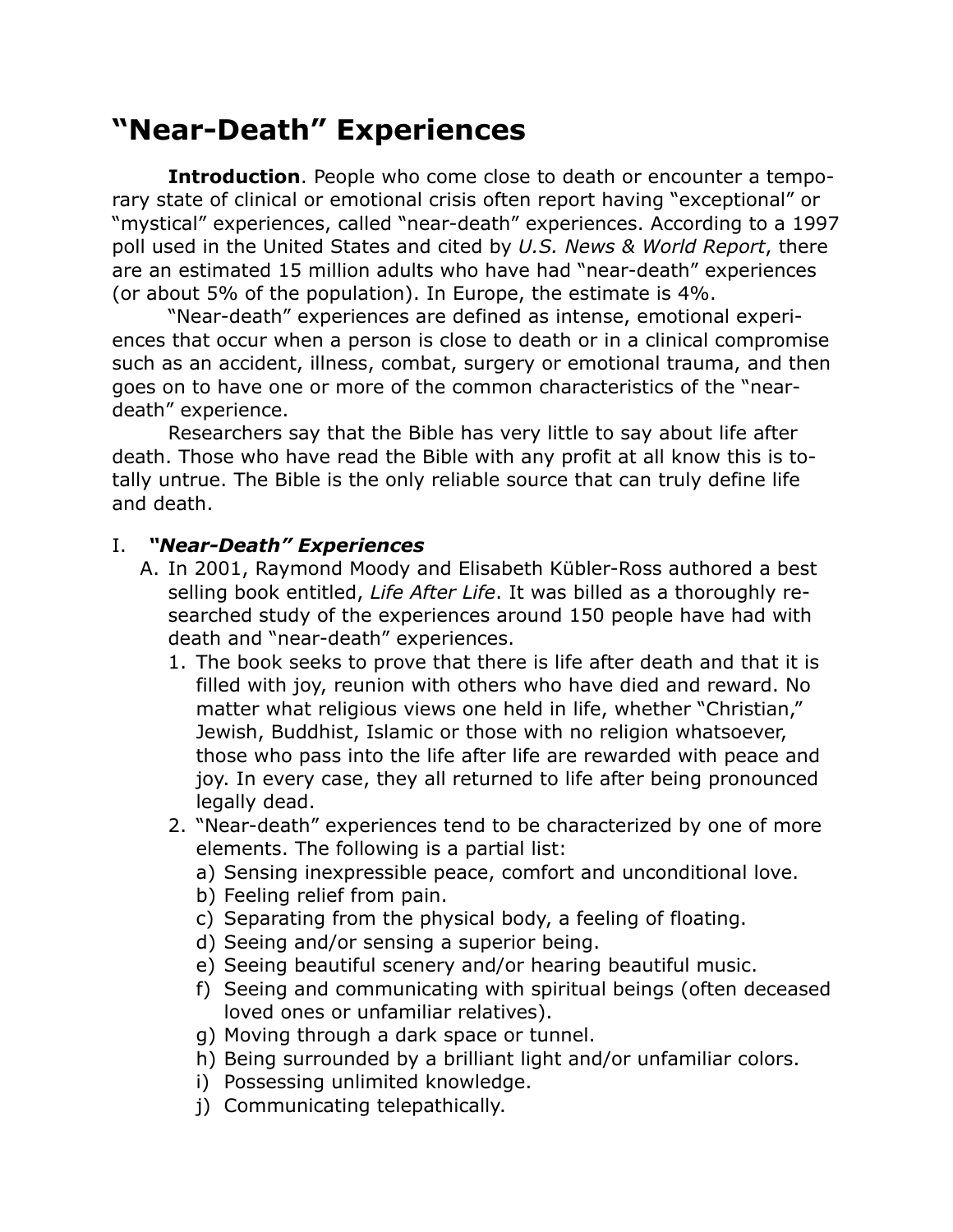- k) Experiencing a review of your life.
- l) Coming to a physical boundary.
- 3. Moody claimed that not one of the entire number had the same experience as the others. He also said that of those who were pronounced dead and revived, at least eight but no more than twelve of the previously elements were present. Some, he said, "remembered nothing when they 'returned to life.'"
- 4. Several lingering physical aftereffects have been claimed by those who have "near-death" experiences:
	- a) Increased sensitivity to medications of all kinds.
	- b) Core body temperature routinely in the 96-97° range.
	- c) Blood pressure lower than prior to the "near-death" experience.
	- d) Increased allergies and sensitivity to chemicals in soaps, lotions, etc.
	- e) Interactions with electronic equipment; e.g., the inability to wear battery-run watches.
- 5. There are also allegedly several lingering emotional aftereffects from "near-death" experiences:
	- a) They no longer fear death.
	- b) They become less materialistic, change to altruistic jobs and do more service for others.
	- c) They become more spiritual, affectionate and emotional.
	- d) They supposedly possess new knowledge or "gifts" (e.g., healing, psychic ability) and information.
	- e) They feel sadness, loneliness and alienation.
	- f) They have difficulty describing the experience.
	- g) They have increased sensitivity to light, noise and violence.
- B. Psychiatrist Elisabeth Kübler-Ross is highly acclaimed for her work with the terminally ill. Some of her research has been valuable in that she has carefully analyzed the emotional states (e.g., fear, anger, etc.) through which many people pass when they learn that their death is imminent (cf. *On Death and Dying*, New York: MacMillan, 1969). These are now commonly known as the "Five Stages of Grief."
	- 1. The doctor has, however, ventured far afield from her area of expertise in speculating about human immortality. Kübler-Ross once believed that death was the end of human existence.
	- 2. She now has changed her opinion on mortality -- solely as a result of the testimony of some patients who were pronounced "clinically dead," but who later were "revived" to tell of amazing "near-death" experiences. Her views (and others of a similar nature) have received considerable attention in recent years.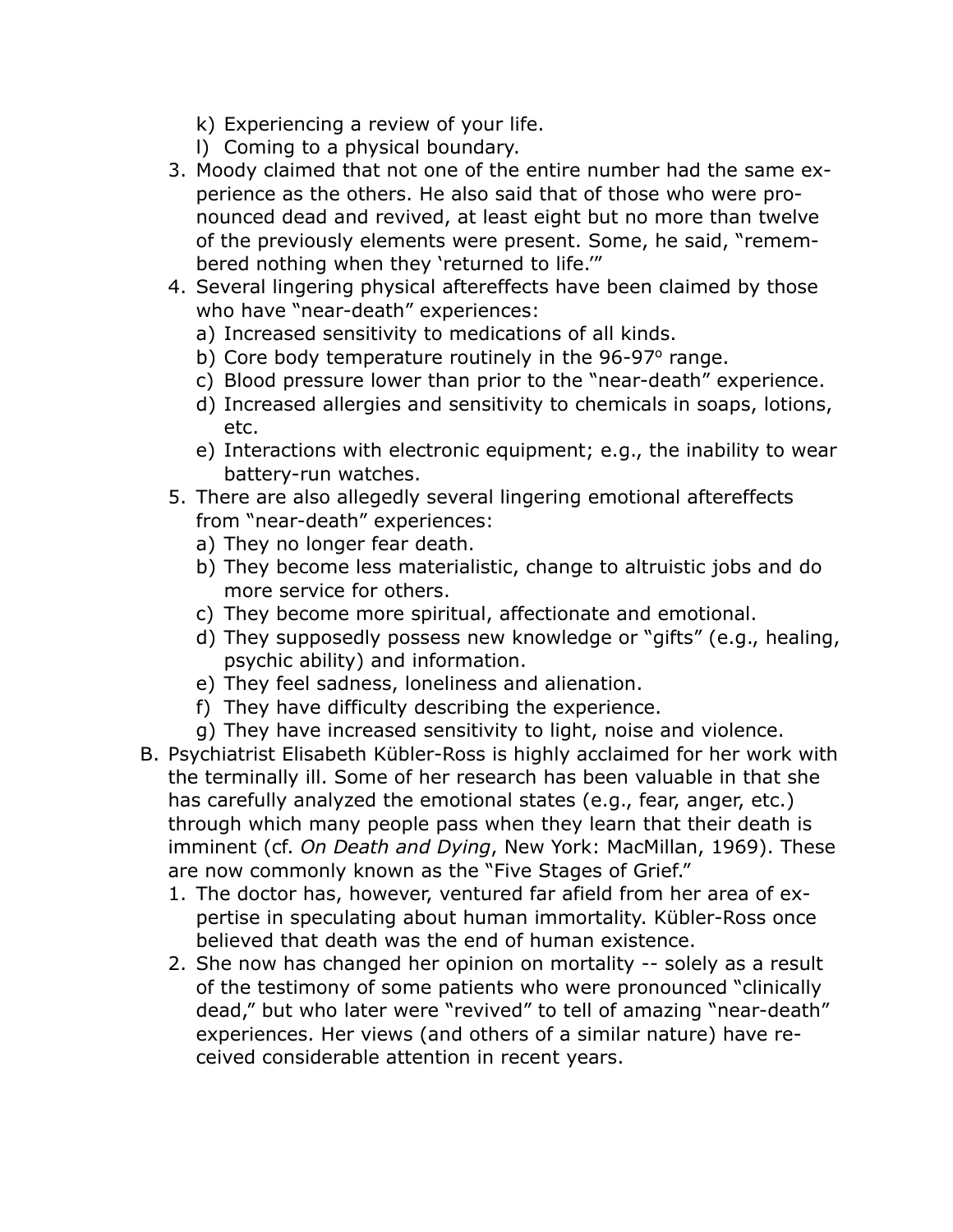C. Some religionists have appealed to Kübler-Ross' assertions as an example of "scientific evidence" for life after death. However, I believe we can confidently affirm that this so-called "evidence" is worthless.

## II. *The Bible's Teaching About Life And Death*

- A. In the book, *Life After Life*, Moody gave three definitions to death.
	- 1. He said death is the absence of clinically detectable signs of life, such as stoppage of the heart, blood pressure so low as to be unreadable or dropping body temperature.
	- 2. He also said death is the absence of brain wave activity. This would be impossible to apply in the cases of those who claim they died and remembered what happened in the experience. There is not enough time to perform the very complex test to determine brain wave activity when one is dying. Moody also admitted, "Flat EEG tracings have been obtained in persons who were later resuscitated," which indicates that the test, even had it been used, could never have been definitive or conclusive.
	- 3. Finally, he said that death is the irreversible loss of vital functions, the most restricted definition of death. Measured by this definition, none of those making the claim of a return to life could have actually died.
- B. The Bible clearly teaches that there is life after death. In the Bible, however, the death of the person was unquestionably true. There are numerous instances in the Bible where a person was brought back to life after death.
	- 1. Elijah revived the life of the son of the widow of Zarephath (1 Kings 17:17-23).
	- 2. Elisha brought back to life the son of a Shunammite woman (2 Kings 4:32).
		- a) The cases of Elijah and Elisha cannot be explained away as resuscitation apart from the miraculous intervention by God.
		- b) In order for such emergency procedures to be effective they must be initiated almost at once. If a person does not receive such treatment almost instantly, irreversible brain damage occurs.
		- c) In the case of the child Elisha revived the child had been dead several hours before the prophet reached the lad. He travelled five to six hours from his home at Mount Carmel to where the Shunammite woman lived.
	- 3. Because of the "bands of the Moabites," a dead man was cast into Elisha's tomb, making contact with his bones, and was revived (2 Kings 13:20-21).
	- 4. Jesus raised the widow of Nain's son (Luke 7:11-17).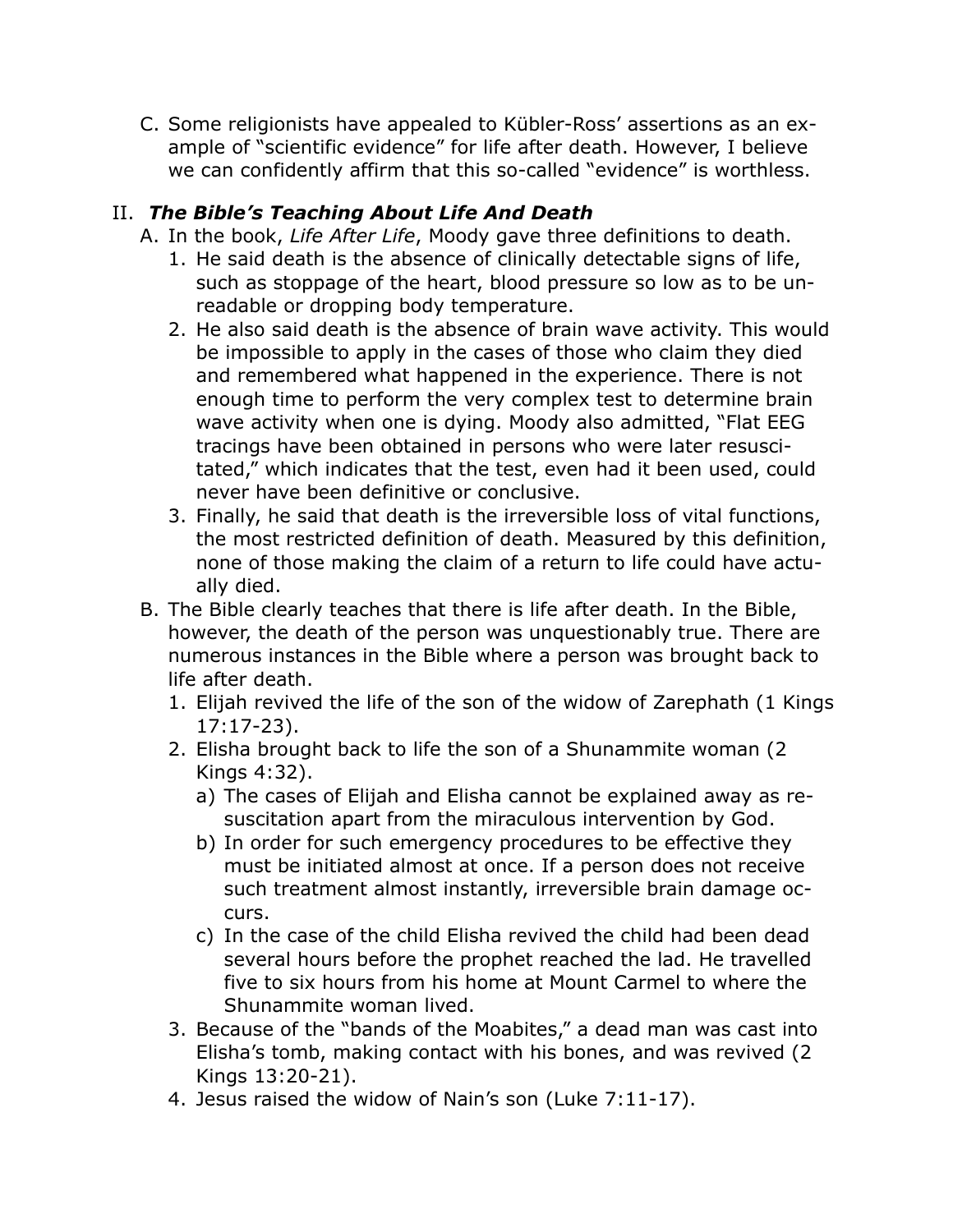- 5. Jesus raised the daughter of Jairus, a ruler of the synagogue (Matthew 9:18-26; Mark 5:21-24-43; Luke 8:40-56).
- 6. He also raised Lazarus, who had already begun to decompose in the grave (John 11:1-44).
- 7. When Jesus died on the cross, many of the saints arose (Matthew 27:52).
- 8. The apostle Peter raised Tabitha (Acts 9:40).
- 9. Paul brought Eutychus back to life (Acts 20:9–10).
- 10.The single most notable case in history is that of Jesus (1 Corinthians 15:3-4).
	- a) His body was gone from a tomb where it had been laid, sealed and kept under guard (Matthew 27:57-60, 66; 28:6).
	- b) The testimony that He returned to life is irrefutable because of credible eyewitnesses (1 Corinthians 15:5-8).
- C. So there is no question that some people have returned to life after death to live a normal life. Yet the data differs from what the Bible teaches and the claims made in modern day cases. The most significant fact is that none of those in the Bible who came back to life told anything to anyone about what they experienced.
	- 1. Is it not strange that these alleged "near-death" experiences generally transpire under hospital conditions -- as physicians are making efforts at resuscitation? Moreover, the alleged "resurrection" consistently occurs within a very abbreviated span of time. Where is the person who was "clinically dead," i.e., really dead for four days (as in the case of Lazarus) who has been revived and can testify of his return from the "other side"? There is not a single example of this sort that can be documented.
	- 2. In each case of "near-death" experiences, no factual information is given describing any aspect of the experience. I do not question that people go through amazing experiences when they are near death. I do not question that those experiences are indelibly engraved in their memory. However, those experiences and memories are from the same source that produce fantasies and dreams!
		- a) In fact, one may have had some sort of vision or dream, but that is no assurance it is from God. Paul wrote that Satan can cloak himself as an "*angel of light*" (2 Corinthians 11:14).
		- b) An "*angel of light*" which can adapt to anyone's religious inclination and background is not the Lord Jesus Christ, not the Holy Spirit nor the Father of lights. Beware of such visions and reports.
	- 3. Though there are resurrections mentioned in the Bible, they were exceptional. They were designed exclusively to confirm the revelation of divine truth (Mark 16:20), and not merely to return people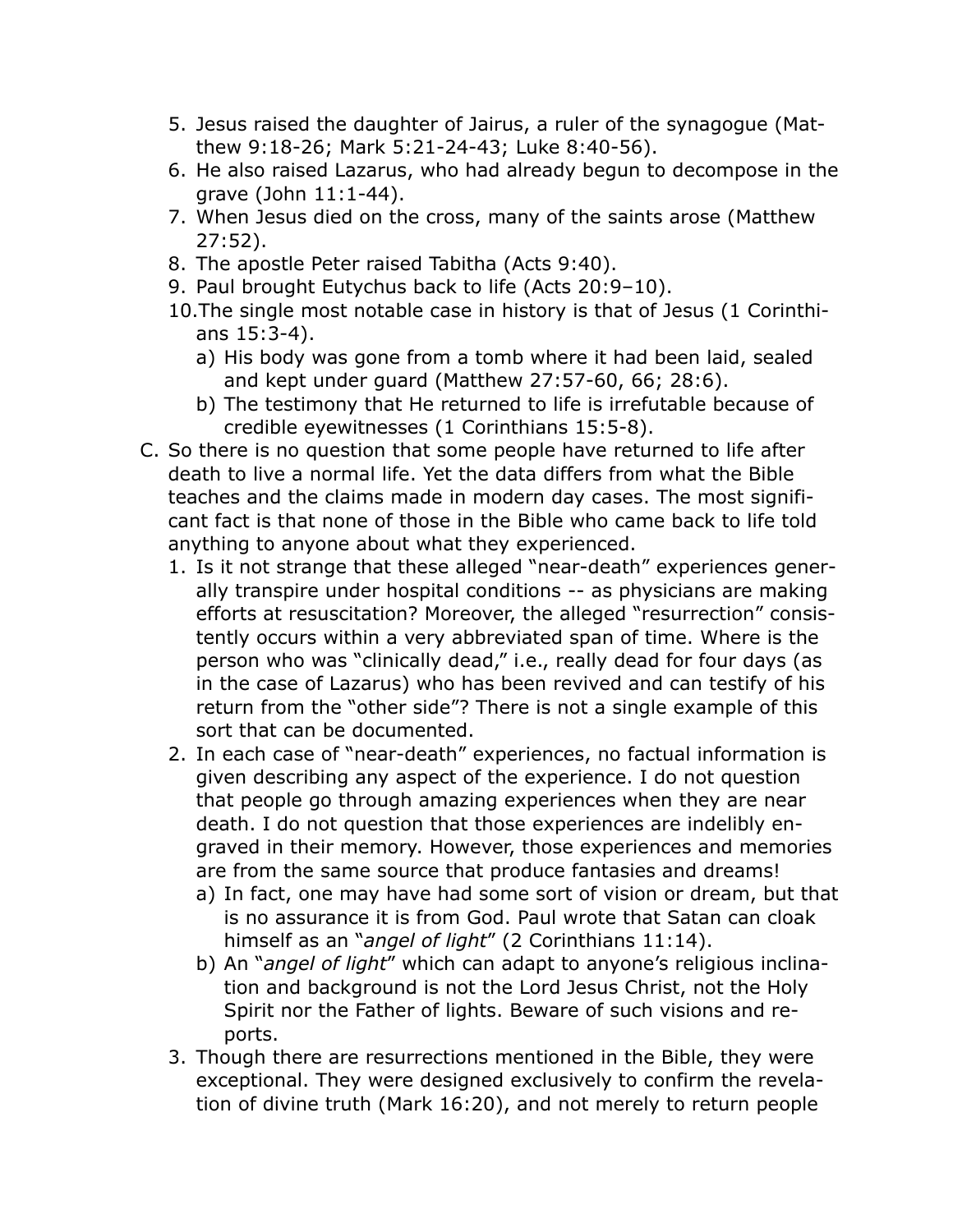back to an earthly domain. Such signs are not being duplicated today.

- D. The Bible gives us the one real answer to life and death.
	- 1. God gives "life, and breath, and all things" (Acts 17:25).
	- 2. In 1 Kings 17:22, when the soul came back to the child, he revived. The inference here is that the body is dead when the soul is absent from the body.
	- 3. Ecclesiastes 9:5-6, 10 clearly indicates that once someone dies, they do not return to this earthly realm.
	- 4. In Ecclesiastes 12:7, Solomon tells us that the spirit goes back to God when we die.
	- 5. Once the spirit has actually left the body, the body is indeed dead (James 2:26).
- E. Dr. Kübler-Ross describes the postmortem emotional experiences of the religious and the non-religious as being precisely identical; supposedly the deceased had feelings of wholeness and peace. She declared, "None of the patients who have had a death experience, and returned, are ever again afraid to die."
	- 1. This notion is totally foreign to the teaching of the Bible. Are we to believe that the apostle Paul and Charles Manson will have the same after-death environment?
	- 2. Compare the post-death experiences of the rich man and Lazarus in Luke 16:22-24. The rich man certainly did not have feelings of "wholeness and peace."
- F. Moody and Ross also stated, "There was a cultural stamp to the visions. Most Americans saw loved ones, most Indians saw religious figures. Religion determined the identity of the figure; no Christian patient saw a Hindu deity, and no Hindu saw Jesus."
	- 1. If the Bible is true, how can these various interpretations ("cultural stamp") concerning "near-death" experiences be accurate?
		- a) This implies that the afterlife is whatever we determine it to be in our mind.
		- b) Would the above fact not argue that "near-death" experiences are indeed the product of the mind, not reality?
	- 2. The scriptures teach that when we die we go to a place where we await the future judgment. There are four words used in the Bible for this intermediate place:
		- a) Sheol.
			- (1) This term appears sixty-five times in the Old Testament and has been variously translated as "hell" (31 times); "grave"  $(31 \text{ times})$ ; and "pit"  $(3 \text{ times})$ .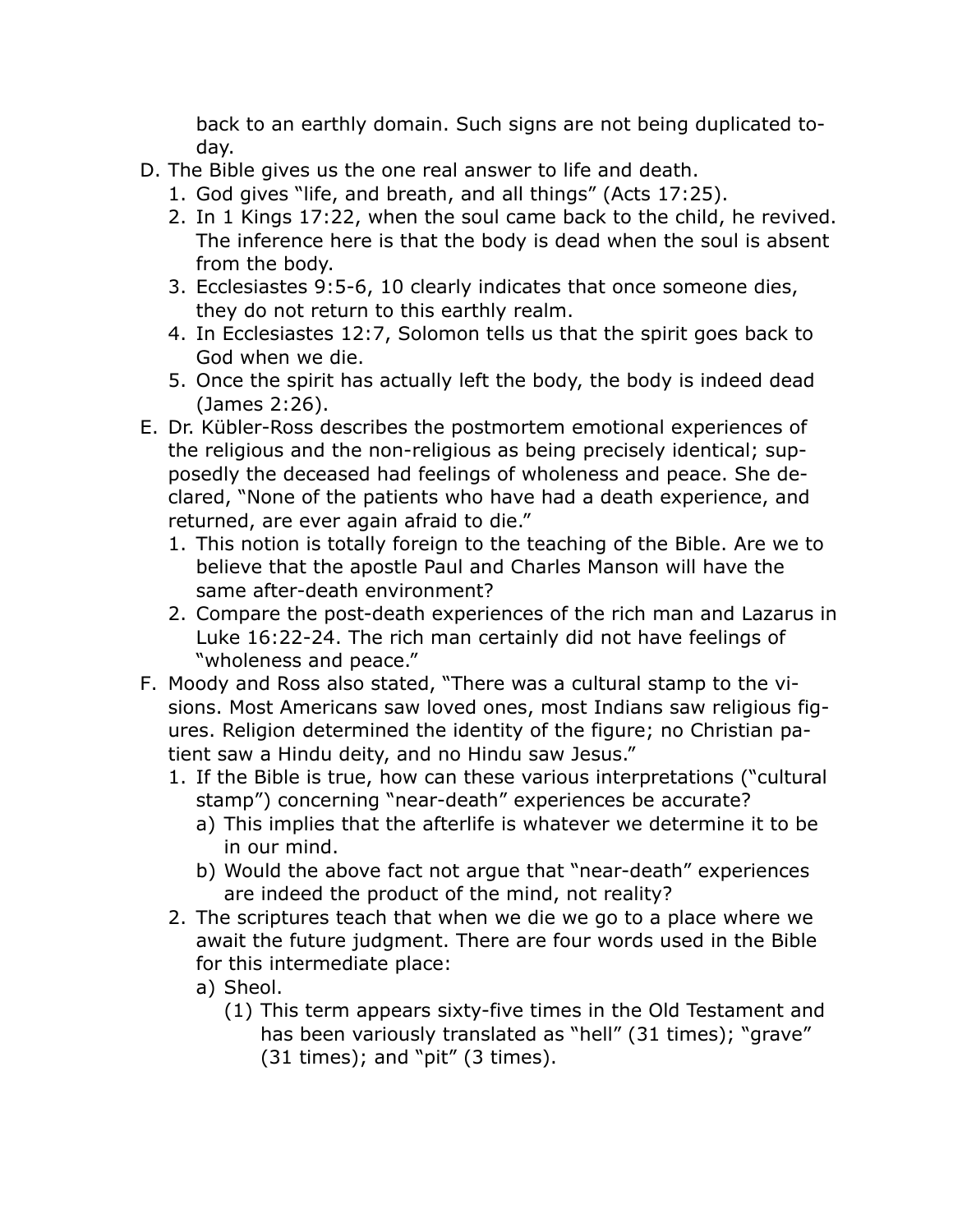- (2) It corresponds with "hades" and essentially means the realm of the dead although the context can alter the meaning slightly.
- b) Hades.
	- (1) This term occurs eleven times in the New Testament and is the realm of the dead. This is not the grave, nor is it the permanent region of the soul.
	- (2) Hades is the intermediate region where we await the final judgment. After we die, our spirit resides in Hades, although there are two separate parts; one for the righteous and one for the wicked.
- c) Gehenna.
	- (1) This term occurs twelve times in the New Testament and is the meaning of hell according to our modern understanding (i.e., a place of eternal punishment).
		- (a) Gehenna was the Valley of the Son of Hinnom, south of Jerusalem. Ahaz and Manasseh, two wicked kings of Judah, sacrificed their sons there to the heathen god Moloch (2 Chronicles 28:3; 33:6 Jeremiah 32:35).
		- (b) King Josiah defiled the place (2 Kings 23:10) and it became the city dump, with fires continually burning in it.
	- (2) The Jews then made "Gehenna" the name for the final judgment and the place of eternal punishment. Possibly no word was more repulsive and descriptive of horror than "Gehenna."
- d) Tartarus.
	- (1) This name only occurs once in the New Testament (2 Peter 2:4). Tartarus was the name in classical mythology for the subterranean abyss in which rebellious gods and other such beings as the Titans were punished.
	- (2) The word was, however, taken over into Hellenistic Judaism and used in connection with fallen angels.
		- (a) Vine states, "[This] is neither Sheol nor Hades nor Hell, but the place where those angels whose special sin is referred to in that passage are confined 'to be reserved unto judgment;' the region is described as 'pits of darkness.''
		- (b) Thayer states, "The name of a subterranean region, doleful and dark, regarded by the ancient Greeks as the abode of the wicked dead, where they suffer punishment for their evil deeds; it answers to the Gehenna of the Jews."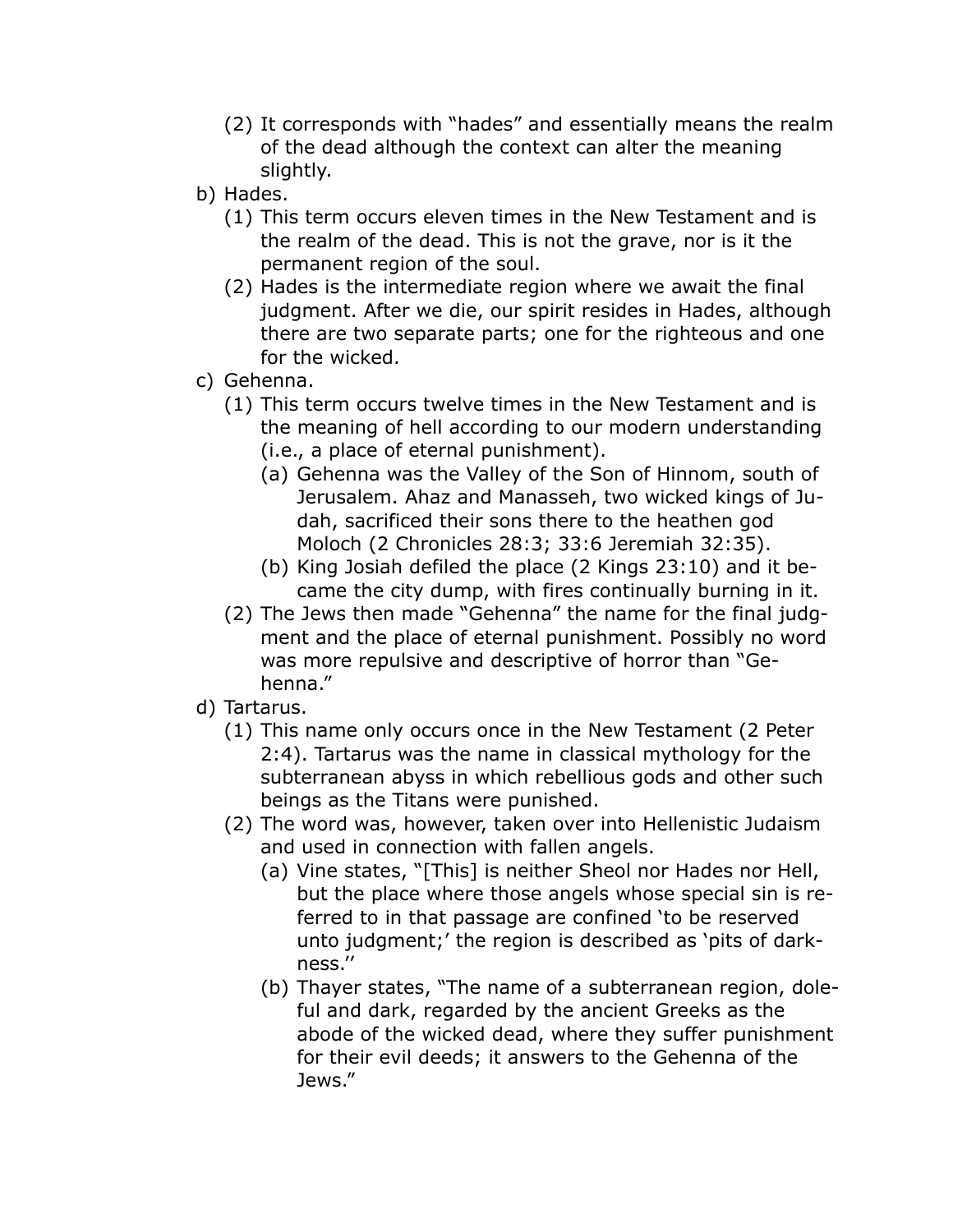- i) As seen in Luke 16, Hades is composed of two realms: one for the righteous ("Abraham's bosom," vs. 22) and one for the wicked ("place of torment," vs. 28).
- ii) Just as "Abraham's bosom" is analogous to "paradise" (Luke 23:43), representing the abode of the righteous dead, "hell" (2 Peter 2:4) is analogous to "place of torment" which represents the place of the wicked dead.
- 3. Those who die leave this world to stand before God to be judged (Hebrews 9:27-29). All are judged together before the judgment seat of Christ (2 Corinthians 5:10; Revelation 20:11-15). After the judgment, we go to "everlasting punishment" or "life eternal" (Matthew 25:46).
- G. Dr. Maurice Rawlings, a cardiologist, published a book entitled, *To Hell And Back*, where patients recount being under extreme duress because of being enveloped in a black, heavy darkness complete with feelings of torment and isolation.
	- 1. Rawlings writes, "If the interview of the person who has been brought back to life is delayed just a little bit, much less days, weeks, or months after the fact, only the positive experiences will be found. The negative experiences have long since been relegated to the painless portions of the memory … The average doctor will relate only his most impressive diagnoses, and say nothing of past mistakes. Should we expect less from the patients?"
	- 2. Concerning the lack of negative "near-death" experiences, Rawlings writes, "Perhaps the greatest reason for the paucity of negative reports is the defective method of data collection. Methods are used that disregard the simple bell-curve distribution for population studies and scientific information. There are invariably two extremes to any curve, and bias results when investigation is limited to only one end of the curve while the other end is disregarded or purposely omitted." In short, information such as this is discounted by researchers who are predisposed to follow a specific direction of evidence.

## III. *An Alternate Explanation?*

A. An Associated Press article dated Wednesday, September 18, 2002 and written by Joseph B. Verrengia attempts to explain these "near-death" experiences. He claims that a new study, conducted at the University Hospitals of Geneva and Lausanne in Switzerland, suggests these "near-death" experiences may be influenced by a portion of the brain misfiring under stress. Last December, the British medical journal *Lancet* published a Dutch study in which 344 cardiac patients were resus-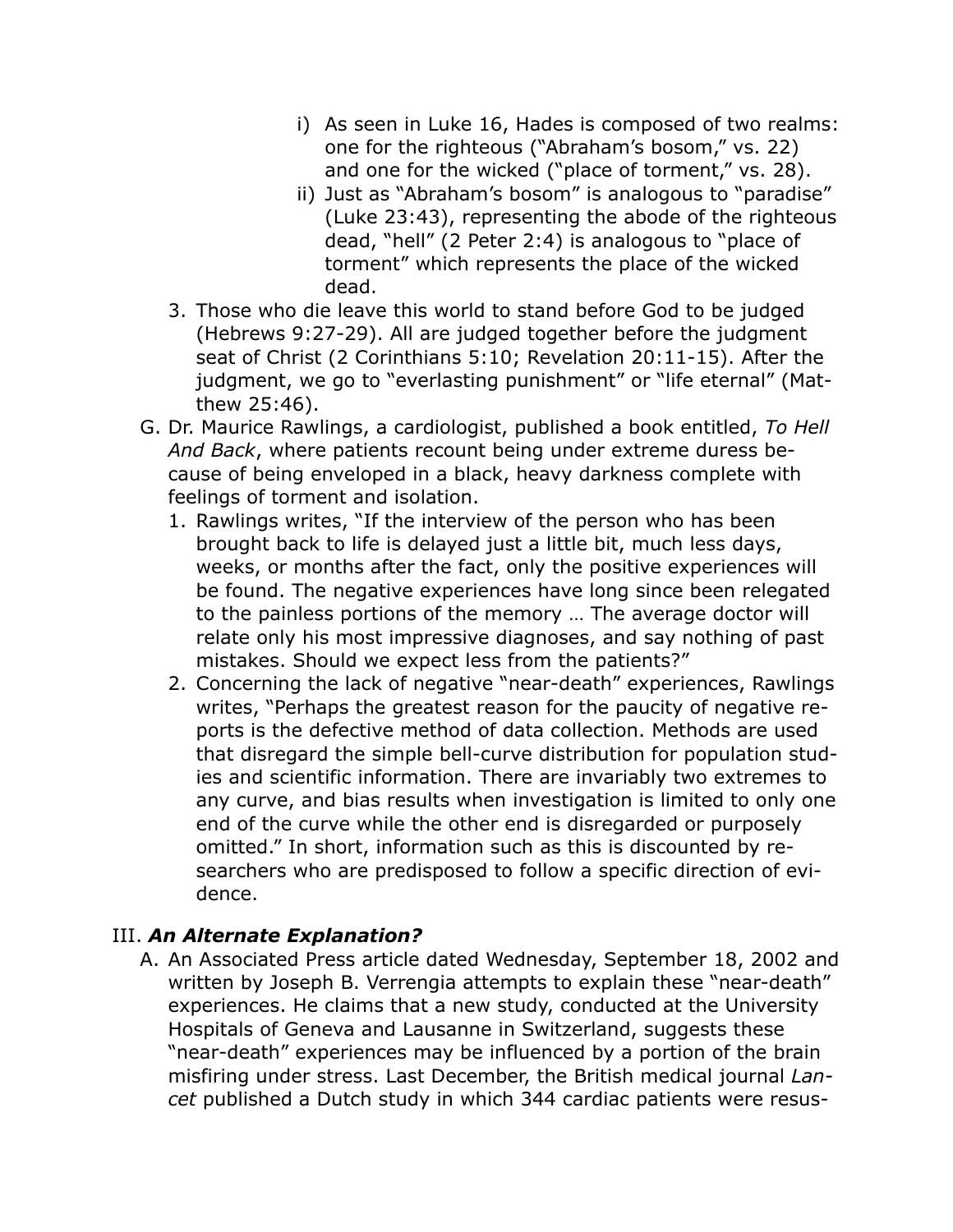citated from clinical death. About 12 percent reported seeing light at the end of a tunnel, or speaking to dead relatives.

- B. The Swiss researchers point to a processing center in the brain known as the angular gyrus.
	- 1. The angular gyrus is thought to play an important role in the way the brain analyzes sensory information to give us a perception of our own bodies.
	- 2. When it misfires, they speculate, the result can be visions of floating outside of ourselves.
		- a) The researchers mapped the brain activity of a 43-year old woman who had been experiencing seizures for 11 years. They implanted electrodes to stimulate portions of her brain's right temporal lobe. The temporal lobe, which includes the angular gyrus structure, is associated with perception of sound, touch, memory and speech.
		- b) Neurologist Dr. Olaf Blanke, the study's lead researcher, suspects that the right angular gyrus integrates signals from the visual system, as well as information on touch and balance. When electrical stimulation was applied, the patient reported seeing herself "lying in bed, from above, but I only see my legs and lower trunk." She also described herself as "floating" near the ceiling.
		- c) Other researchers have suggested that "near-death" experiences occur as brain cells die from lack of oxygen, or when the brain releases pain-reducing chemicals called endorphins.
	- 3. Although Dr. Blanke stated, "We do not fully understand the neurological mechanism that causes 'out-of-body' experiences," the interesting point of this article is to see that medical science is corroborating teaching found in the Bible.
- C. There are other researchers who believe that "near-death" experiences can be explained by neurochemistry and are the result of brain states that occur due to a dying, demented or drugged brain.
	- 1. According to vision researcher Dr. Tomasz S. Troscianko of the University of Bristol, neural noise and retino-cortical mapping explain the common experience of passage down a tunnel from darkness into a bright light.
	- 2. Susan Blackmore attributes the feelings of extreme peacefulness of the "near death" experiences to the release of endorphins in response to the extreme stress of the situation. The buzzing or ringing sound is attributed to cerebral anoxia and consequent effects upon the connections between brain cells.
	- 3. Dr. Karl Jansen has reproduced "near-death" experiences with ketamine, a short-acting hallucinogenic, dissociative anesthetic.